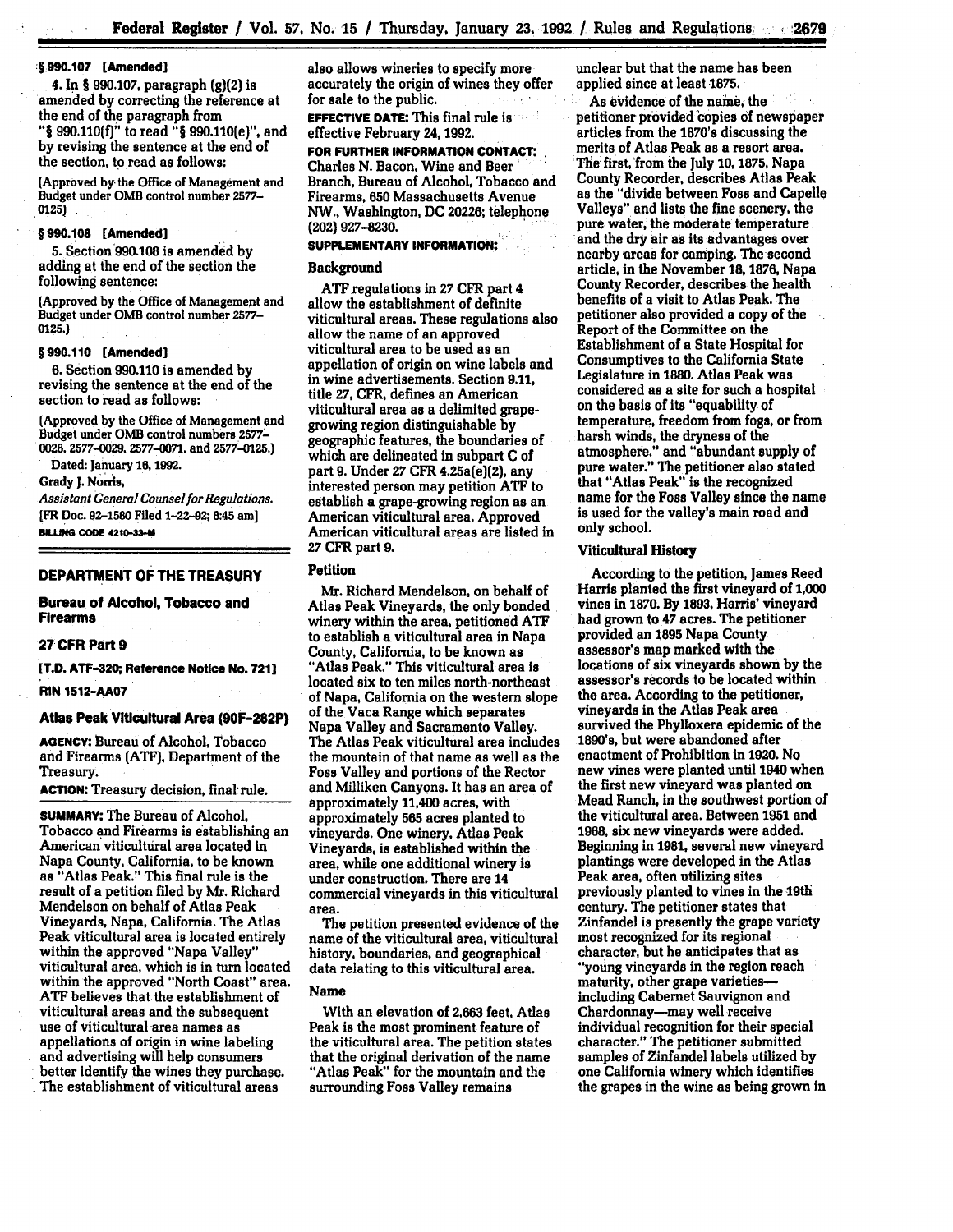the Atlas Peak area. He also submitted copies of the lists of offerings at the annual Napa Valley Wine Auctions of **1981. 1982** and **1988,** which show the source of grapes used in some of the Rutherford **Hill** wines as "vines at the Mead Ranch atop Atlas Peak."

## **Boundaries**

As evidence for the viticultural area boundary, the petitioner pointed out that the name "Atlas Peak" is used to designate the region's oldest access road with a route that traverses Milliken Canyon and Foss Valley as well as Atlas Peak. The boundaries of the viticultural area consist mainly of ridge lines which separate Atlas Peak and the Foss Valley from surrounding valleys and canyons, such as Soda Canyon to the west; Wooden Valley and Capell Valley to the east; and Sage Canyon and Pritchard Hill to the north. The petitioner describes these canyons and valleys as different in history, climate and geology. The exact boundaries of the Atlas Peak viticultural area are described in **§** 9.140.

## **Distinguishing Features**

The petitioner provided the following evidence relating to geographic features which distinguish the Atlas Peak viticultural area from surrounding areas:

## *Topography*

The area's highest elevation is **2663** feet above sea level at the summit of Atlas Peak. The lowest points are **760** feet above sea level at the bottom of Rector Canyon. in the northwest corner of the area, and the water level of the Milliken Reservoir, 924 feet elevation, at the bottom of Milliken Canyon, in the southeastern portion of the area. Most of the viticultural area, even the Foss Valley described **by** the petitioner as an "elevated hanging valley," is more than 1400 feet above sea level. It is bound **by** volcanic ridges and drained **by** Rector Canyon to the west and Milliken Canyon to the south. According to the petitioner, the topography. "an elevated valley surrounded **by** volcanic mountains of relatively shallow relief," is unusual for the area.

## *Soils*

According to **a** report prepared **by** Eugene L. Begg, Soils Consultant, and submitted **by** the petitioner, soils of the Atlas Peak viticultural area are predominantly volcanic in origin. The soil series reported within the area **by** the "Soil Survey of Napa County, California" (updated **1978).** are Aiken, Boomer, Felta, Guenoc, and Hambright soils from andesite and basalt; the Forward soils from rhyolite; the Bale,

Perkins, and Maxwell soils from valley **fill** alluvium: and the henneke and Montara soils from serpentine. According to Begg's report, only the Henneke and Montara soils, which represent a small percentage of the soils within the area, are from a non-volcanic source. **By** way of contrast, the soils in surrounding areas such as Soda Canyon, Capell Valley, Wooden Valley, Napa Valley and Stags Leap are far more diverse since they are derived from both volcanic and sedimentary rock sources.

## *Climate*

The petitioner included a separate report on the climate of the proposed area prepared **by** Michael Pechner, a consulting meteorologist. His report describes the area as "very distinctive, and perhaps unique in Northern California." In support of this claim, it describes the effect of the location and topography of the Atlas Peak area on the growing conditions. Although the area is only 40 miles from the Pacific Ocean and subject to the afternoon and evening cooling which are characteristic of maritime influence, the area is free from the fogs which are drawn up into the rest of the Napa Valley. Mr. Pechner attributes the lack of fog to the fact that the area is east of Napa, has a high elevation, and is connected to Napa Valley **by** narrow canyons.

The report also indicates that cooling in the area is influenced **by** the fact that the area is characterized **by** shallow volcanic soils and large areas of volcanic rock. This contributes to radiant cooling, resulting in late afternoon temperatures which can drop **as** much as **30** degrees in two hours, and in daily minimum temperatures which are usually lower than those in nearby Stags Leap, Yountville, or Napa.

Finally, Mr. Pechner's report indicates that the annual rainfall in the Atlas Peak area is greater than **in surrounding** areas, "due to the terrain forcing the moist air masses of winter storms upward as they move inland along a southeasterly path from the coast, causing condensation." He contrasts average rainfall within the Atlas Peak area of **37.5** inches per year (over a 45 year period) with averages of **25** to **35** inches of rain per year in other parts of Napa Valley. According to the petition, only Howell Mountain, well to the north, has higher rainfall totals than the Atlas Peak area.

#### Notice of Proposed Rulemaking

In response to the petition submitted **by** Mr. Richard Mendelson on behalf of Atlas Peak Vineyards, **ATF** proposed the Atlas Peak viticultural area in Notice No. **721 (56** FR **37501).** on August **7,** 1991. ATF solicited comments in that notice regarding the proposed viticultural area.

#### **Comments**

**ATF** received three comments in response to the notice during the 45-day comment period ending on September **23,** 1991. **All** three respondents supported the adoption of the "Atlas Peak" viticultural area.

Two of the respondents own vineyards within the proposed area. One of these, Arthur Havenner, confirmed that the proposed Atlas Peak viticultural area rarely experiences morning fog. He stated that "It is very often the case that the (Napa) valley is fogged in until late in the day while we are in clear sunshine. Our fields heat up earlier as a result." **All** three respondents stated that the evidence of name, viticultural history, soils, climate and topography contribute to a unique grapegrowing area, and that **ATF** should, as a result, adopt the Atlas Peak viticultural area.

Based on the evidence furnished with the petition for the Atlas Peak viticultural area, and additional evidence in support of the area provided in written comments, **ATF** is adopting the Atlas Peak viticultural area as proposed in Notice No. **717.** Section 9.140 contains the name and description of the boundaries of the viticultural area. The boundaries are unchanged from those proposed, although their description is slightly modified for better clarity.

#### **Miscellaneous**

ATF does not wish to give the impression **by** approving the Atlas Peak viticultural area that it is approving or endorsing the quality of the wine from this area. **ATF** is approving this area as being distinct from surrounding areas, but not better than other areas. **By** approving the area, **ATF** will allow wine producers to claim a distinction on labels and advertisements as to origin of the grapes. Any commercial advantage gained can only come from consumer acceptance of Atlas Peak wines.

The use of Atlas Peak as a brand name is governed **by 27** CFR 4.39(i), Geographic Brand Names. This section states that (unless it is used in an existing certificate of label approval issued prior to July **7, 1986)** the brand name "Atlas Peak " may not be used unless the wine meets the appellation of origin requirements for the viticultural area: i.e., not **less** than **85%** of the wine is derived from grapes grown within the boundaries of the viticultural area and the wine has been fully finished in the